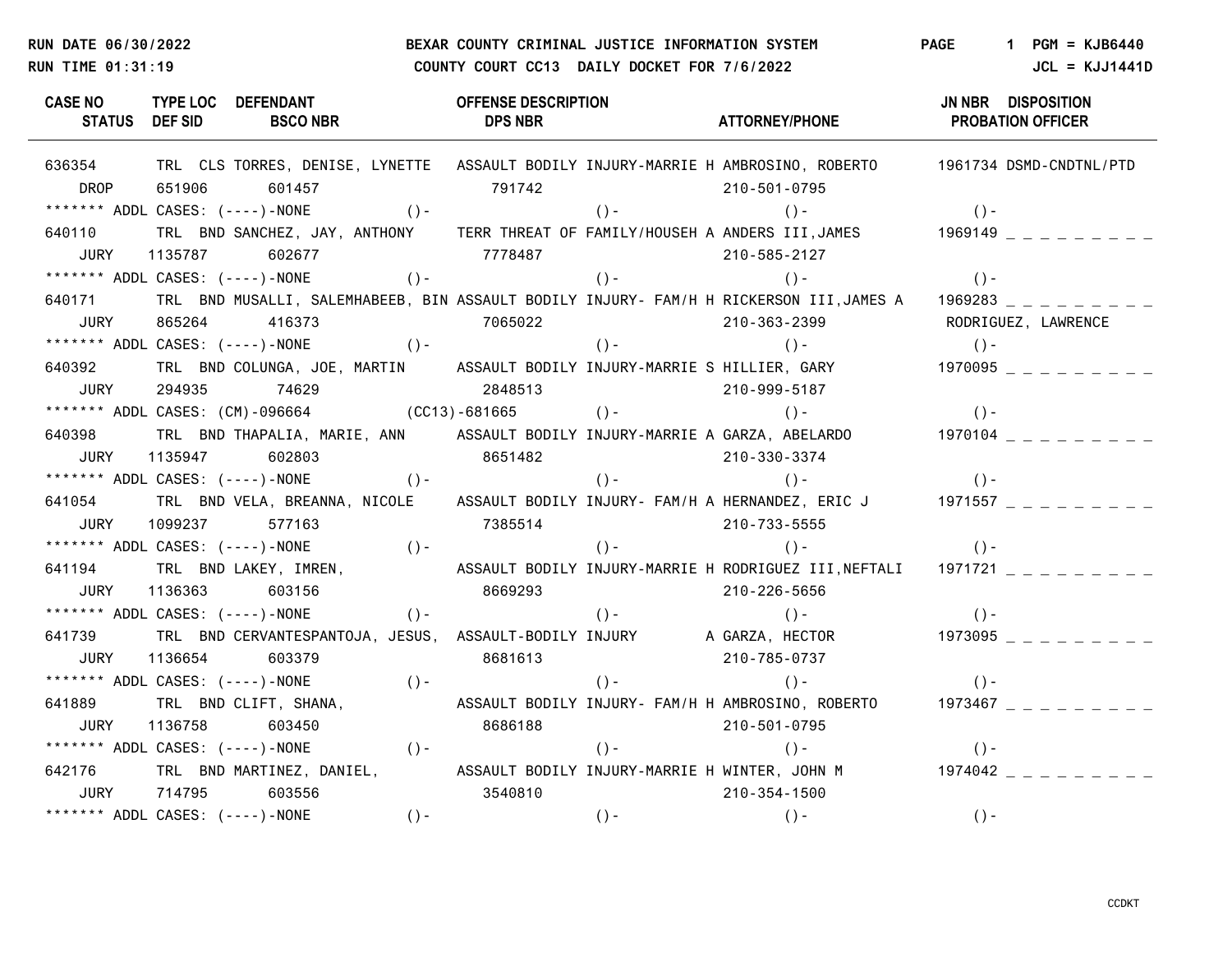## **RUN DATE 06/30/2022 BEXAR COUNTY CRIMINAL JUSTICE INFORMATION SYSTEM PAGE 2 PGM = KJB6440 RUN TIME 01:31:19 COUNTY COURT CC13 DAILY DOCKET FOR 7/6/2022** JCL = KJJ1441D

**CASE NO TYPE LOC DEFENDANT OFFENSE DESCRIPTION JN NBR DISPOSITION STATUS DEF SID BSCO NBR DPS NBR ATTORNEY/PHONE PROBATION OFFICER** 642385 TRL BND TORRES, CHRISTOPHER, ANDR ASSAULT BODILY INJURY- FAM/H H HENRICKSEN, SEAN 1974690 \_ \_ \_ \_ \_ \_ \_ JURY 1137011 603618 8698768 210-385-7277 \*\*\*\*\*\*\* ADDL CASES: (CC13)-642386 ()- ()- ()- ()- 642386 HRG BND TORRES, CHRISTOPHER, ANDR RESIST ARR-SEARCH-TRANSPORTA H HENRICKSEN, SEAN 1974691 \_ \_ \_ \_ \_ \_ \_ PT 1137011 603618 8698768 210-385-7277 \*\*\*\*\*\*\* ADDL CASES: (CC13)-642385 ()- ()- ()- ()- ()- ()- ()-642436 TRL BND PAGE, ASHLEY, SUZANNE ASSAULT BODILY INJURY-MARRIE A THORN, SHARON 1974847 JURY 906070 603636 916646 210-299-2208 \*\*\*\*\*\*\* ADDL CASES: (----)-NONE ()- ()- ()- ()- 642673 TRL BND TOPE, GARRETT, RUSSELL ASSAULT BODILY INJURY-MARRIE H MORGAN, ASHLEY 1975532 \_ \_ \_ \_ \_ \_ \_ \_ \_ JURY 979114 502808 7430958 210-568-9400 \*\*\*\*\*\*\* ADDL CASES: (----)-NONE ()- ()- ()- ()- 643778 TRL BND GABRIEL, LAUREN, TAYLOR ASSAULT BODILY INJURY- FAM/H H KAGAN, JERRY H 1978254 \_ \_ \_ \_ \_ \_ \_ JURY 1137837 604211 7897862 210-737-0333 \*\*\*\*\*\*\* ADDL CASES: (----)-NONE ()- ()- ()- ()- 643781 TRL BND TIPPENS, AELLYSSA, KEAUNA ASSAULT BODILY INJURY-MARRIE A YOUNG, JOHN P 1978263 \_ \_ \_ \_ \_ \_ \_ \_ JURY 1137836 604212 6383921 210-494-7776 \*\*\*\*\*\*\* ADDL CASES: (CC13)-643782 ()- ()- ()- ()- 643782 TRL BND TIPPENS, AELLYSSA, KEAUNA ASSAULT BODILY INJURY- FAM/H A YOUNG, JOHN P 1978264 \_ \_ \_ \_ \_ \_ \_ \_ JURY 1137836 604212 6383921 210-494-7776 \*\*\*\*\*\*\* ADDL CASES: (CC13)-643781 ()- ()- ()- ()- 643921 TRL BND GARZA, JACQUELINE, LOUISE ASSAULT BODILY INJURY-MARRIE A YOUNG, MICHAEL L \_ \_ \_ \_ 1978684 JURY 1091325 571037 7117590 210-335-0701 \*\*\*\*\*\*\* ADDL CASES: (----)-NONE ()- ()- ()- ()- 644368 TRL BND STONEWALL, DARRYL, ANTHON ASSAULT BODILY INJURY-MARRIE H KALE, ANEETA  $1980005$   $=$   $=$   $=$   $=$   $=$   $=$   $=$   $=$ JURY 844027 400995 7524179 210-822-8376 \*\*\*\*\*\*\* ADDL CASES: (CC12)-680919 ()- ()- ()- ()- 644378 TRL BND JAIME, JULIAN, EARNEST ASSAULT BODILY INJURY- FAM/H A HILLE, THOMAS F 1980021 \_ \_ \_ \_ \_ \_ \_ JURY 1138254 604507 6575565 210-317-7430 \*\*\*\*\*\*\* ADDL CASES: (CC13)-644379 ()- ()- ()- ()-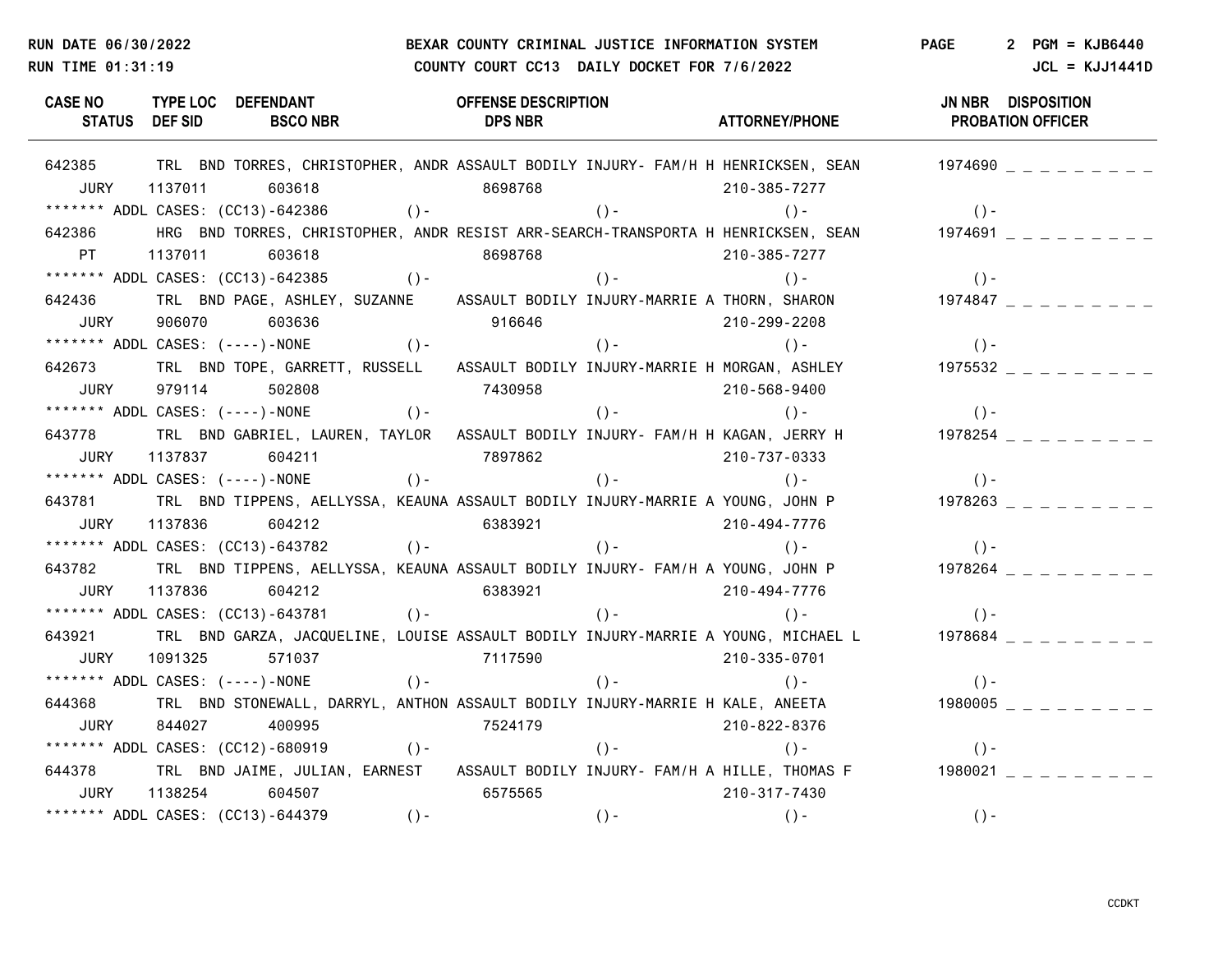## **RUN DATE 06/30/2022 BEXAR COUNTY CRIMINAL JUSTICE INFORMATION SYSTEM PAGE 3 PGM = KJB6440 RUN TIME 01:31:19 COUNTY COURT CC13 DAILY DOCKET FOR 7/6/2022** JCL = KJJ1441D

**CASE NO TYPE LOC DEFENDANT OFFENSE DESCRIPTION JN NBR DISPOSITION STATUS DEF SID BSCO NBR DPS NBR ATTORNEY/PHONE PROBATION OFFICER** 644379 TRL BND JAIME, JULIAN, EARNEST ASSAULT BODILY INJURY- FAM/H A HILLE, THOMAS F 1980022 \_ \_ \_ \_ \_ \_ \_ JURY 1138254 604507 6575565 210-317-7430 \*\*\*\*\*\*\* ADDL CASES: (CC13)-644378 ()- ()- ()- ()- 644716 TRL BND CHRISTESSON, KELLY, H TERR THREAT OF FAMILY/HOUSEH A MARTINEZ, SCOTT P 1980938 \_ \_ \_ \_ \_ \_ JURY 741227 352853 6842914 210-373-3129 \*\*\*\*\*\*\* ADDL CASES: (----)-NONE ()- ()- ()- ()- 644741 TRL BND DORRIS, JAMES, MICHAEL ASSAULT BODILY INJURY-MARRIE A KRAUSE, STACI L 1981001 JURY 958070 492421 5222027 210-455-1440 \*\*\*\*\*\*\* ADDL CASES: (----)-NONE ()- ()- ()- ()- 644754 TRL CLS ALVARADO, SAMANTHA, MARIE ASSAULT BODILY INJURY-MARRIE H MARTINEZ, LOUIS D 1981036 DSMD-INSF EVIDENCE DROP 1138484 604672 8771362 210-227-5311 \*\*\*\*\*\*\* ADDL CASES: (----)-NONE ()- ()- ()- ()- 644983 TRL BND HERNANDEZ, JESSE, ANTHONY ASSAULT BODILY INJURY-MARRIE A BURKE, DEBORAH S 1981435 \_ \_ \_ \_ \_ \_ \_ JURY 907954 485028 7771935 210-299-1137 GLORIA-CONTRERAS, JOSEFIN \*\*\*\*\*\*\* ADDL CASES: (----)-NONE ()- ()- ()- ()- 645254 TRL CLS HERRERA, NICHOLAS, ISRAEL ASSAULT BODILY INJURY-MARRIE H GARCIA, ALBERTO C 1982056 DSMD-COMP WAV PROS DROP 1138743 604843 8785092 512-484-0453 \*\*\*\*\*\*\* ADDL CASES: (----)-NONE ()- ()- ()- ()- 645255 TRL CLS HERRERA, NICHOLAS, ISRAEL ASSAULT BODILY INJURY-MARRIE H GARCIA, ALBERTO C 1982057 DSMD-COMP WAV PROS DROP 1138743 604843 8785092 512-484-0453 \*\*\*\*\*\*\* ADDL CASES: (----)-NONE ()- ()- ()- ()- 645443 TRL BND RIOS, ALFRED, ISAIAH ASSAULT BODILY INJURY- FAM/H A YOUNG, MICHAEL L 1982447 \_ \_ \_ \_ \_ \_ \_ JURY 1138824 604914 8735667 210-335-0701 \*\*\*\*\*\*\* ADDL CASES: (----)-NONE ()- ()- ()- ()- ()- ()-645775 TRL BND ALI, KAZIM, RASHEED ASSAULT BODILY INJURY-MARRIE H DE LA GARZA, DANIEL 1983280 \_ \_ \_ \_ \_ \_ \_ \_ \_ JURY 1139019 605058 8798349 210-263-1146 \*\*\*\*\*\*\* ADDL CASES: (----)-NONE ()- ()- ()- ()- 646160 TRL BND RIVAS, BENITO, JOSEPH ASSAULT BODILY INJURY- FAM/H A GEORGE, DYLAN J  $\begin{array}{c} 1984347 \end{array}$ JURY 1010188 524686 293823 210-802-7969 \*\*\*\*\*\*\* ADDL CASES: (----)-NONE ()- ()- ()- ()-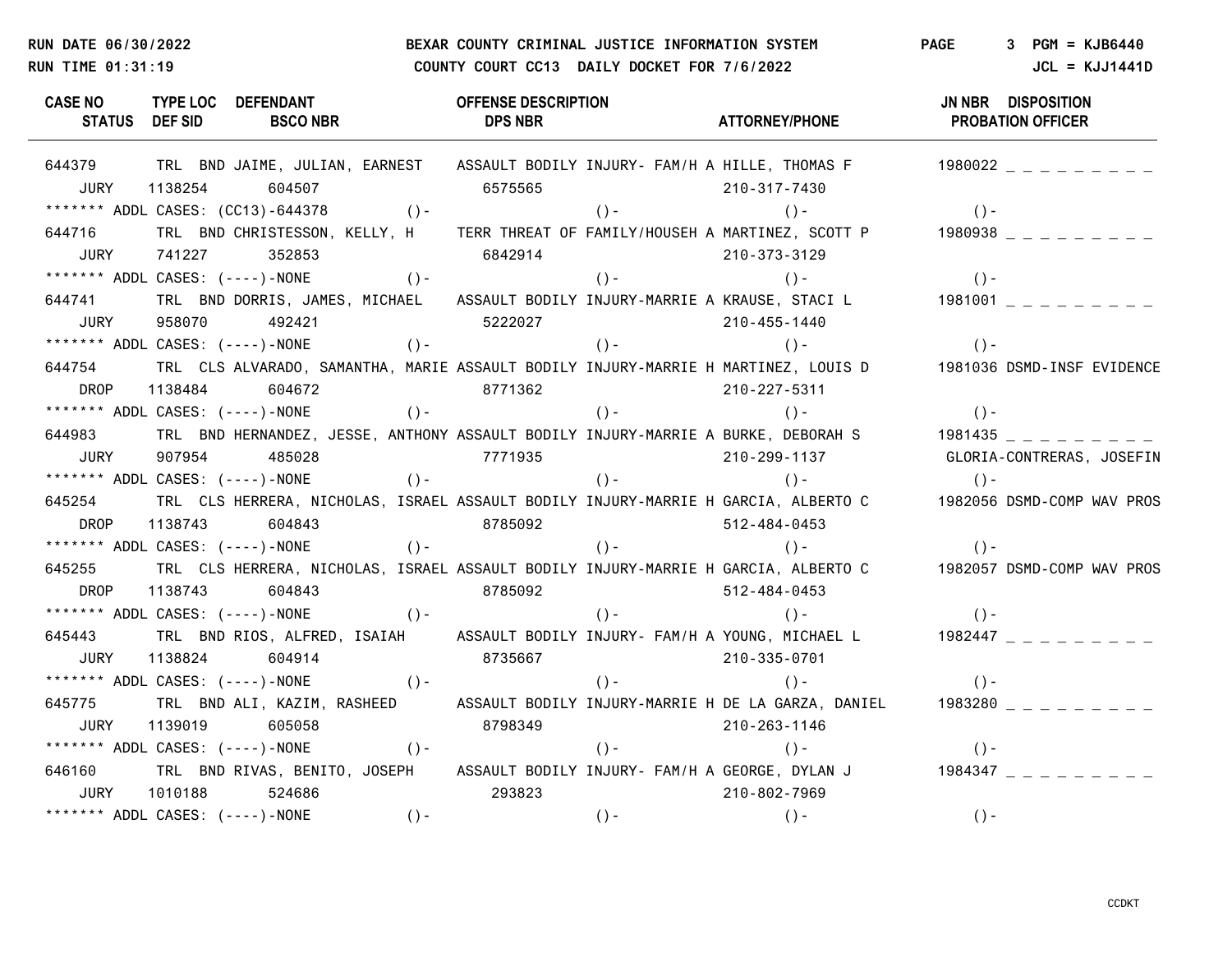## **RUN DATE 06/30/2022 BEXAR COUNTY CRIMINAL JUSTICE INFORMATION SYSTEM PAGE 4 PGM = KJB6440 RUN TIME 01:31:19 COUNTY COURT CC13 DAILY DOCKET FOR 7/6/2022** JCL = KJJ1441D

**CASE NO TYPE LOC DEFENDANT OFFENSE DESCRIPTION JN NBR DISPOSITION STATUS DEF SID BSCO NBR DPS NBR ATTORNEY/PHONE PROBATION OFFICER** 646351 TRL BND MADDOX, TYISHA, MONEY ASSAULT BODILY INJURY-MARRIE A YOUNG, MICHAEL L 1984732 \_ \_ \_ \_ \_ \_ \_ JURY 1139321 234034 8814577 210-335-0701 \*\*\*\*\*\*\* ADDL CASES: (----)-NONE ()- ()- ()- ()- 646619 TRL BND SANTANA, JOSE, RAMON TERR THREAT OF FAMILY/HOUSEH H KAGAN, JERRY H 1985444 \_ \_ \_ \_ \_ \_ \_ \_ JURY 1074195 557820 3416480 210-737-0333 \*\*\*\*\*\*\* ADDL CASES: (----)-NONE ()- ()- ()- ()- ()- ()-647591 TRL BND MOLINA, DANIEL, DOMINGUEZ ASSAULT BODILY INJURY-MARRIE H KRETZSCHMAR, MONICA C 1987879 JURY 1139916 564739 8856931 210-732-4400 \*\*\*\*\*\*\* ADDL CASES: (----)-NONE ()- ()- ()- ()- 647874 TRL BND FERDIN, MOSES, ANTHONY ASSAULT BODILY INJURY- FAM/H A SLIMANE, NATHAN W 1988530 \_ \_ \_ \_ \_ \_ \_ \_ \_ JURY 1140175 529584 7362281 210-492-3667 \*\*\*\*\*\*\* ADDL CASES: (----)-NONE ()- ()- ()- ()- 647881 TRL BND ABBOTT, SARAH, ELIZABETH ASSAULT BODILY INJURY-MARRIE A HAJEK III,ANTON P  $\qquad 1988551$   $\qquad$   $\qquad$   $\qquad$   $\qquad$   $\qquad$   $\qquad$   $\qquad$   $\qquad$   $\qquad$   $\qquad$   $\qquad$   $\qquad$   $\qquad$   $\qquad$   $\qquad$   $\qquad$   $\qquad$   $\qquad$   $\qquad$   $\qquad$ JURY 1019037 163286 379557 210-277-1900 SIMONELLI, SHERI \*\*\*\*\*\*\* ADDL CASES: (----)-NONE ()- ()- ()- ()- ()- ()-648792 TRL BND MARTINDALE, CARLTON, TRUM ASSAULT BODILY INJURY-MARRIE H DOMINGUEZ, ABEL A 1990468 \_ \_ \_ \_ \_ \_ \_ \_ \_ JURY 867604 444547 6256287 210-225-2900 SIMONELLI, SHERI \*\*\*\*\*\*\* ADDL CASES: (----)-NONE ()- ()- ()- ()- 648811 TRL BND CHACON, PATRICIA, ESTRADA ASSAULT BODILY INJURY-MARRIE A HILLE, THOMAS F  $\qquad 1990517$   $\qquad \qquad =$   $\qquad$   $\qquad$   $\qquad$   $\qquad$   $\qquad$   $\qquad$ JURY 912712 463757 7175113 210-317-7430 DELGADO, SANDRA \*\*\*\*\*\*\* ADDL CASES: (----)-NONE ()- ()- ()- ()- 648959 TRL BND CORTEZ, ALYSSA, REINA ASSAULT BODILY INJURY-MARRIE A ANDERS III,JAMES 1990764 \_ \_ \_ \_ \_ \_ \_ JURY 1140718 517710 6796596 210-585-2127 \*\*\*\*\*\*\* ADDL CASES: (----)-NONE ()- ()- ()- ()- 648994 TRL BND CALDERON, NATALIE, ANN ASSAULT BODILY INJURY- FAM/H A YOUNG, MICHAEL L  $\qquad 1990897$  \_ \_ \_ \_ \_ \_ \_ \_ JURY 1130832 599367 8470414 210-335-0701 \*\*\*\*\*\*\* ADDL CASES: (----)-NONE ()- ()- ()- ()- 681945 TRL JAL CORONADO, SEAN, GABRIEL ASSAULT BODILY INJURY-FAM/H - - - - - - - - - - - - 2064242 \_ \_ \_ \_ \_ \_ \_ \_ JURY 1037452 539192 7717474 DEATER, GARY \*\*\*\*\*\*\* ADDL CASES: (D399)-2017CR10464W ()- ()- ()- ()-